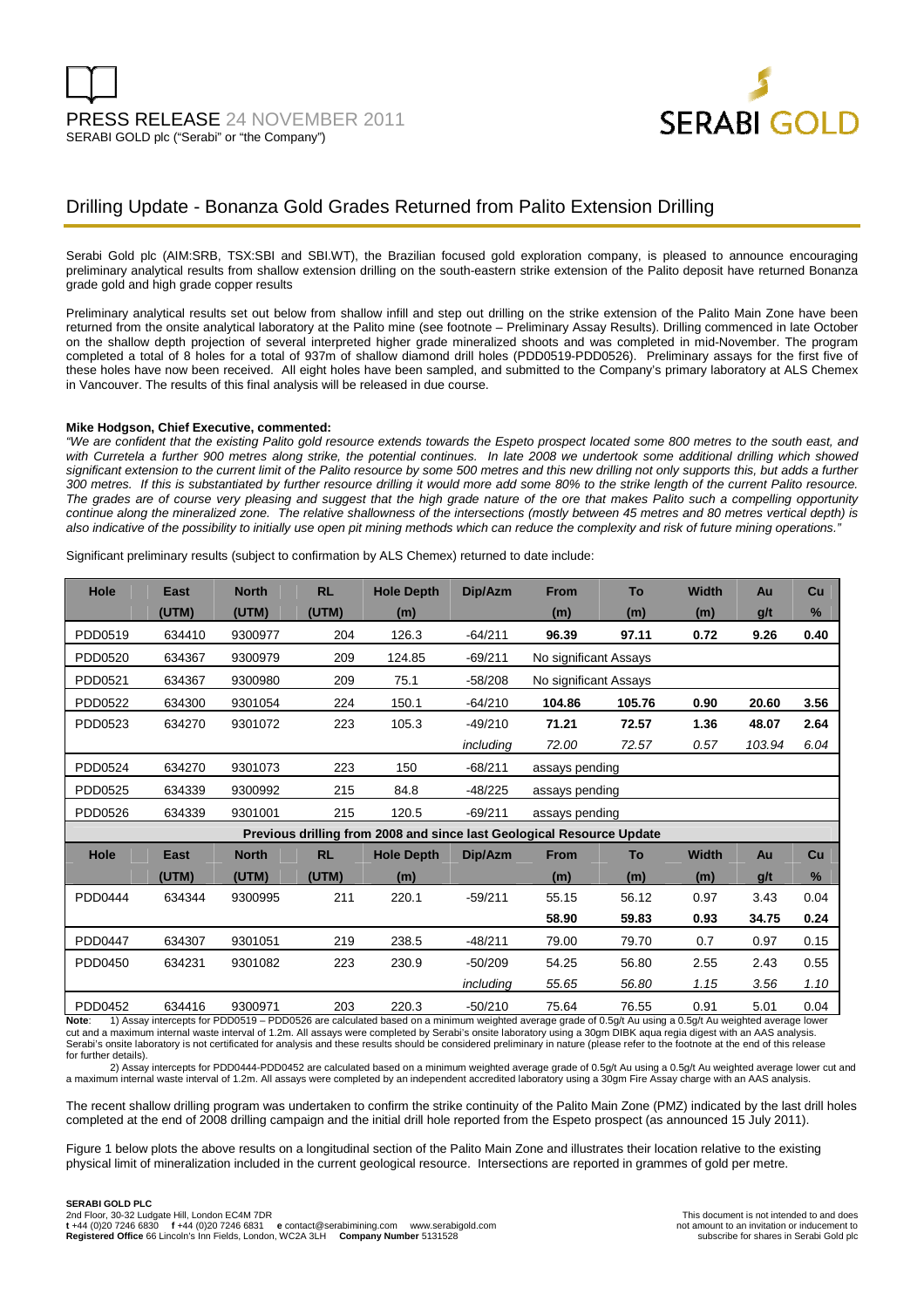





## **FIGURE 1 – LONGITUDINAL SECTION OF THE PALITO MAIN ZONE**

These results highlight the prospectivity remaining along strike from Palito and into the Espeto and Currutela prospects and supported by the geophysical information gathered by the Company and also confirm the continuing high grade nature of the mineralisation. High grade intercepts have now been returned continuously along the strike of the PMZ for 800m beyond the current limit of the geological resource at Palito estimated in March 2008.

As noted in the Company's announcement of 23 November 2011, final assay results have been delayed due to technical issues with an independent laboratory used by the Company. Results from a certificated analytical laboratory are expected within the coming months.

## **Enquiries**

# **SERABI GOLD plc**

**Michael Hodgson t** +44 (0)20 7246 6830<br>Chief Executive **m** +44 (0)7799 473621 m +44 (0)7799 473621

**Clive Line** t +44 (0)20 7246 6830<br>Finance Director **m** +44 (0)7710 151692 m +44 (0)7710 151692

**e** contact@serabigold.com

www.serabigold.com

## **BEAUMONT CORNISH Limited**

**Nominated Adviser** 

Roland Cornish **t** +44 (0)20 7628 3396 Michael Cornish **t** +44 (0)20 7628 3396

# **FOX DAVIES CAPITAL Ltd UK Broker**

Simon Leathers **t** +44 (0)20 3463 5010 Jonathan Evans **t** +44 (0)20 3463 5010

**FARM STREET COMMUNICATIONS Public Relations** 

Simon Robinson **t** +44 (0)7593 340107

### **FIG HOUSE COMMUNICATIONS**

**SERABI GOLD PLC**  2nd Floor, 30-32 Ludgate Hill, London EC4M 7DR<br>t +44 (0)20 7246 6830 f +44 (0)20 7246 6831 e contact@serabimining.com www.serabigold.com not amount to an invitation or inducement to **Registered Office** 66 Lincoln's Inn Fields, London, WC2A 3LH **Company Number** 5131528